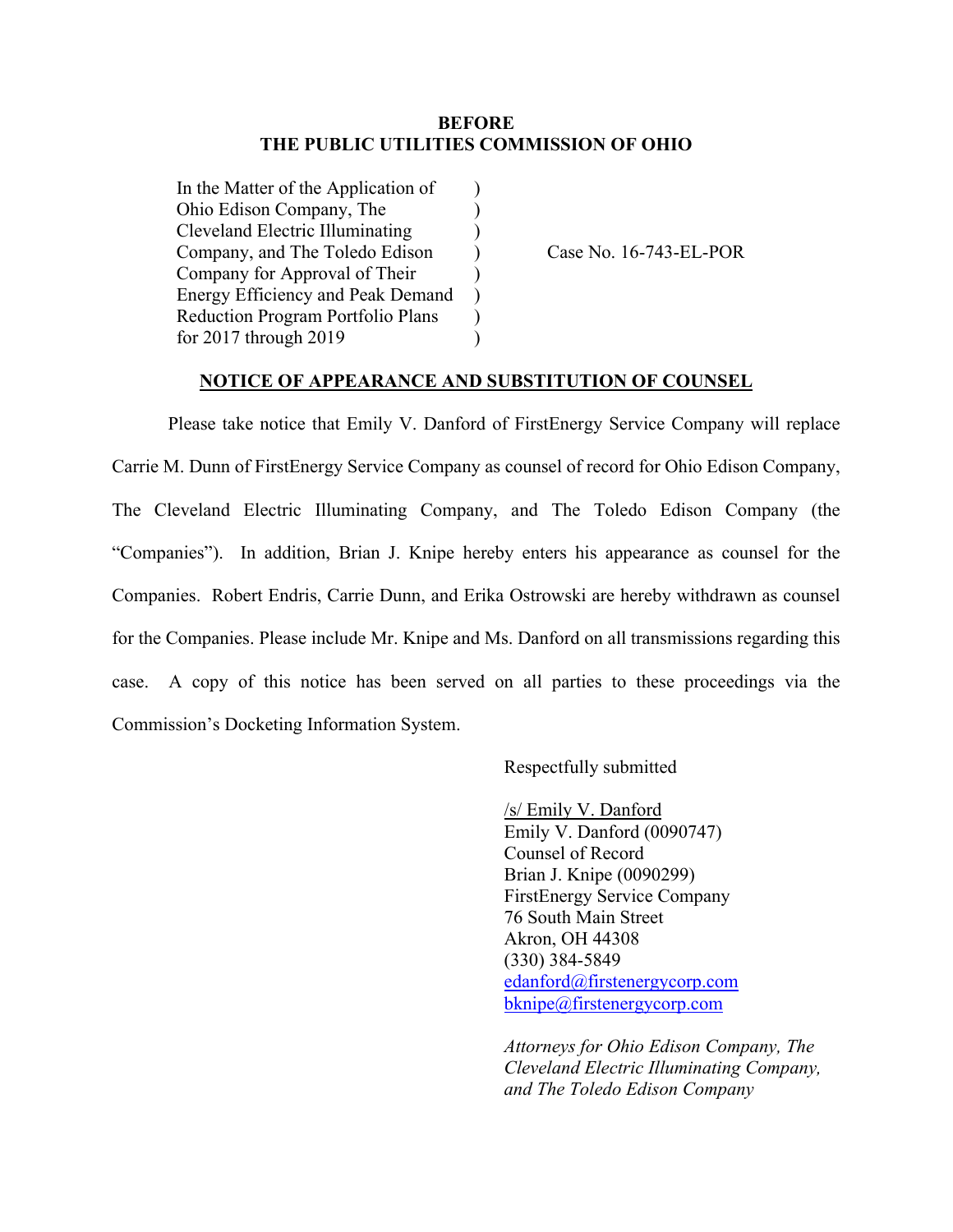## **CERTIFICATE OF SERVICE**

The undersigned certifies that the foregoing was electronically filed through the Docketing Information System of the Public Utilities Commission of Ohio on this 1st day of February 2021. The Public Utilities Commission of Ohio's e-filing system will electronically serve notice of the filing of this document on counsel for all parties.

> /s/ Emily V. Danford *As Attorney for Ohio Edison Company, The Cleveland Electric Illuminating Company, and The Toledo Edison Company*